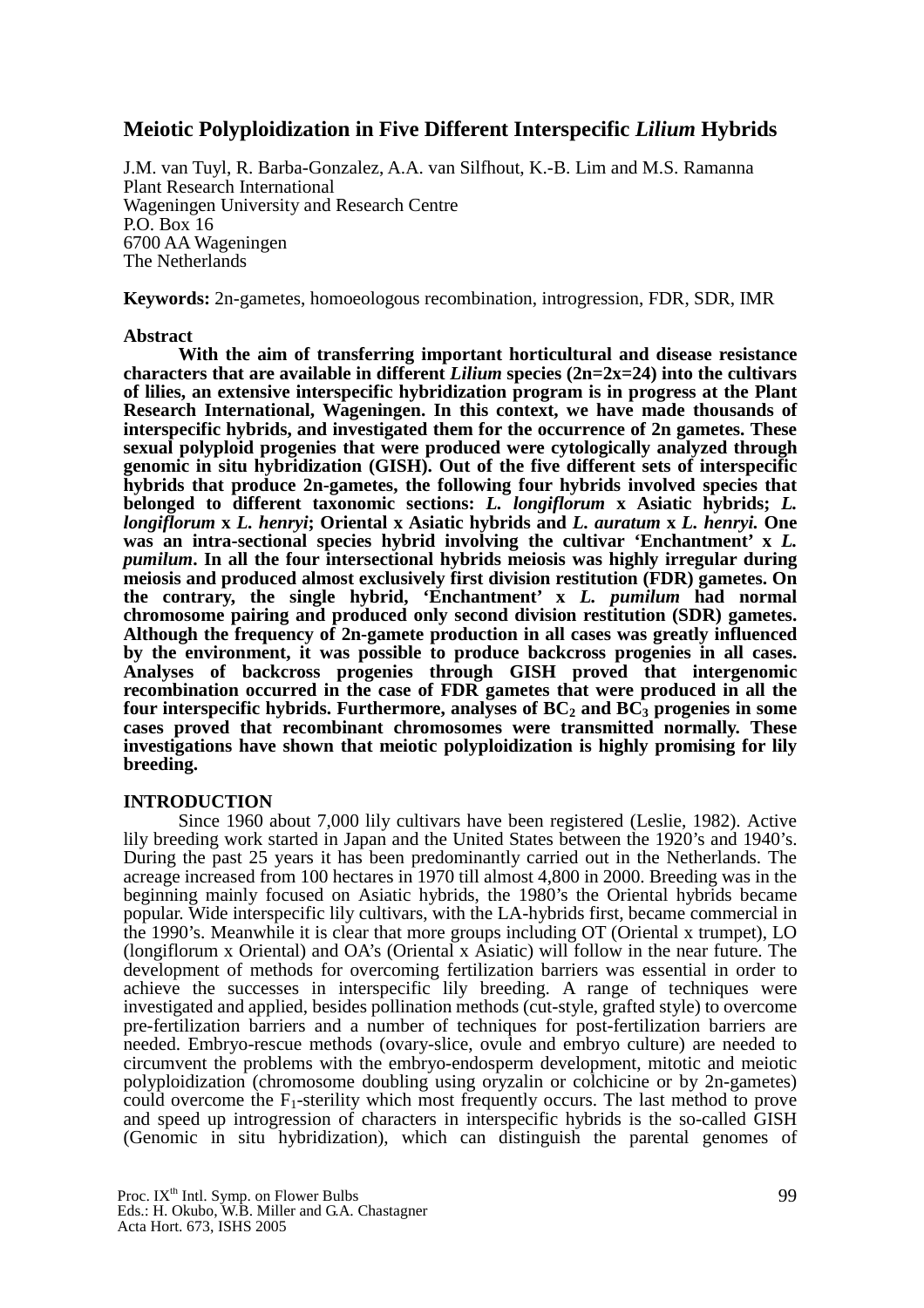interspecific hybrids. Mitotic polyploidization or somatic chromosome doubling results in tetraploid interspecific hybrids with recovered fertility, however, no homoeologous recombination can be seen in subsequent progenies (Lim et al., 2000). On the other hand, meiotic polyploidization has shown high frequencies of homoeologous recombination in lily hybrids (Lim et al., 2001, 2003; Van Tuyl et al., 2003), which is needed for introgression of characters. Therefore the search of 2n-gamete producing genotypes is essential for breeding with sterile interspecific hybrids. In this paper four different types of interspecific lily hybrids, for which the occurrence of 2n-gametes are described and the probable approaches for using the sexual polyploids are discussed.

### **MATERIAL AND METHODS**

#### **Plant Material**

The plant material used originated from the PRI-breeding programme (Van Tuyl et al., 1989, 1991, 2000) as shown in Table 1, except the *Lilium auratum* x *L. henryi* hybrid which was created by Asano (1981).

#### **Chromosome Preparation and In Situ Hybridization**

Chromosomes were prepared by squashing fixed cells onto clean microscope slides. The method was modified from that of Karlov et al. (1998). Well squashed preparations were dehydrated in a graded ethanol series after taking off cover slip and air dried. Genomic in situ hybridization was performed according to Lim et al. (2001).

#### **RESULTS AND DISCUSSION**

From Fig. 1, the crossing polygon of the genus *Lilium*, it is clear that many interspecific cross combinations were successful. In all these cases through mitotic polyploidization fertile tetraploids were produced. It was proved however that these tetraploids were not suitable for inducing any intergenomic recombination, which is essential for introgression characters (Lim et al., 2000). Therefore 2n-gametes producing genotypes are needed. This phenomenon is, however, rare among *Lilium* interspecific hybrids. During a period of 25 years in lily in 5 different types of hybrids 2n-gametes producing genotypes were found.

Hybrids between 'Enchantment' x *L. pumilum*, an intra sectional hybrid, appeared not to be fertile like almost all intersectional hybrids, but they produce both n and 2n pollen (Van Tuyl et al., 1989).

Using the *Lilium auratum* x *L. henryi* hybrid obtained by Yoshito Asano (1977), we produced a range of triploid Oriental-henryi hybrids in the early eighties. Now, 20 years later, using the GISH-technique, we could demonstrate that in many of these hybrids genetic recombination between the *L. henryi* and *L. auratum* chromosomes took place during meiosis of  $F_1$  hybrid. In Table 3, GISH-results are presented for a number of hybrids we obtained in 1982, 1983 and 1985 using 'Journey's End', 'Stargazer', 'Dominique' and 'Darling' as female in crosses with  $F_1$  hybrid of *L. auratum*  $\times$  *L. henryi* (Van Tuyl et al., 2002)*.*

Through a similar approach, we produced a large number of  $F_1$  hybrids between  $L$ . *longiflorum* x Asiatic hybrids and selected for 2n gamete producing genotypes (Lim et al., 2000, 2001). These were successfully back crossed to the parental species and obtained the BC1, triploid ALA progenies. GISH analyses of the ALA genotypes showed considerable frequencies of intergenomic recombination between the chromosomes of *longiflorum* and Asiatic hybrids. Despite having an odd polyploid number (3x), some of the ALA genotypes were successfully used as parents in crosses with both 2x and 4x parents and produced a large number of near diploid as well as near pentaploid progenies. From GISH analyses, of triploid and aneuploid progenies it was proved that whole genomes, individual chromosomes as well as recombinant chromosomes were transferred to the  $BC_1$  progenies.

More recently, we have produced  $F_1$  hybrids between Oriental and Asiatic hybrids (OA) and selected 2n gamete forming genotypes. Using these, we have produced a large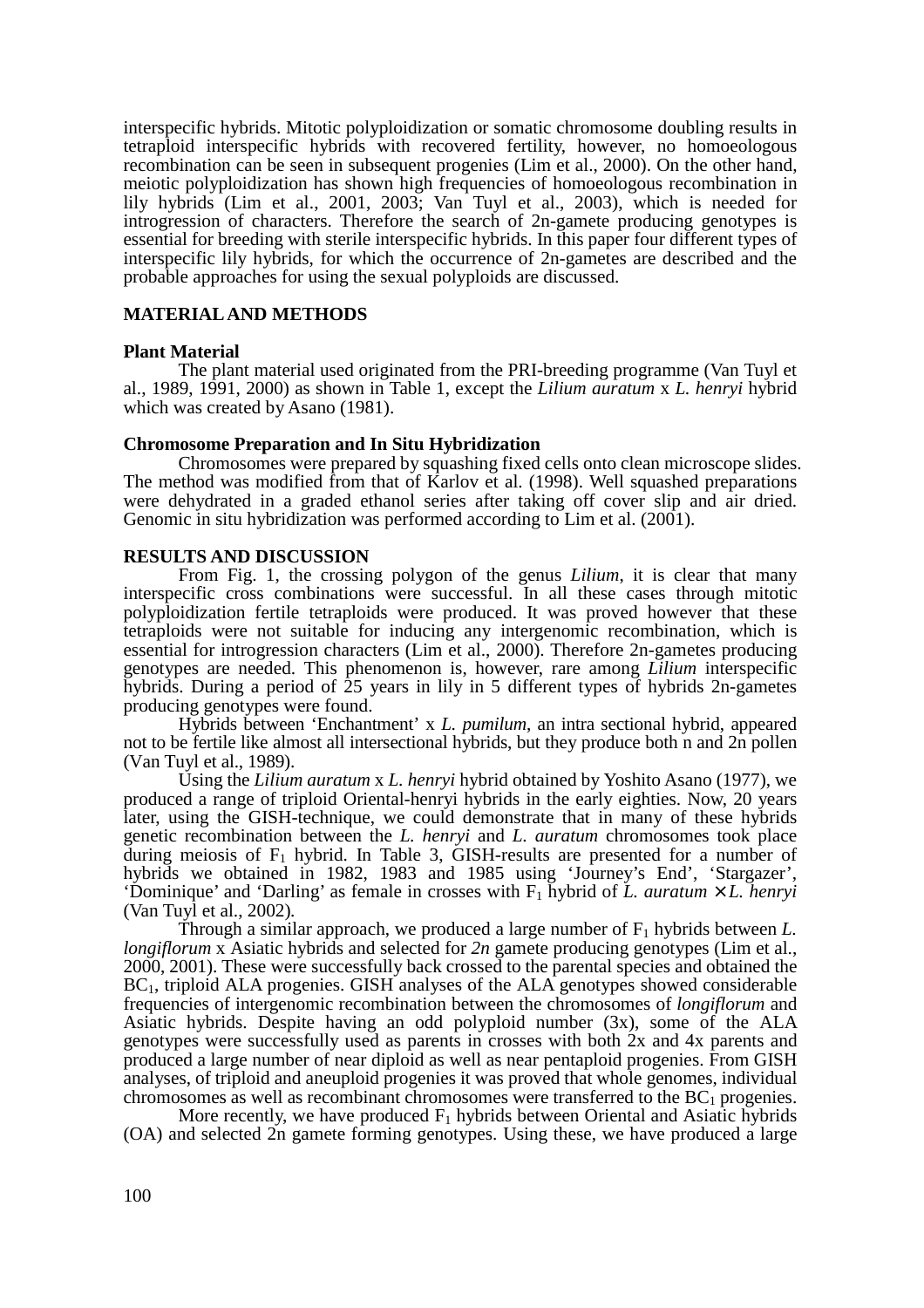number of BC1, triploid, OOA and OAA progenies. GISH analyses of these triploids have demonstrated that there is considerable frequency of intergenomic recombination between the chromosomes of Oriental and Asiatic species.

In all the four inter sectional hybrids meiosis was highly irregular during meiosis and produced almost exclusively first division restitution (FDR) gametes. On the contrary, the intrasectional hybrid, 'Enchantment' x *L. pumilum* had quite normal chromosome pairing and produced only second division restitution (SDR) gametes.

From the three instances described above the following conclusions can be made:

- a) Through proper screening, it is possible to select genotypes of  $F_1$  hybrids of lilies that can produce fairly high frequencies of 2n gametes and these can be successfully used for generating BC progenies.
- b) Unlike somatic chromosome doubling, use of 2n gametes can successfully produce intergenomic recombination. This facilitates the expression of recessive phenotypes in the  $BC_1$  progenies already and this could be a reason why cultivars have been selected by using the  $BC_1$  progenies produced in the case of both AH and LA hybrids.
- c) GISH analysis of  $BC_1$  and subsequent progenies can provide valuable information for developing rational approaches for breeding lilies more efficiently.

#### **Literature Cited**

- Asano, Y. 1982. Chromosome association and pollen fertility in some interspecific hybrids of *Lilium*. Euphytica 31:121-128.
- Karlov, G.I., Khrustaleva, L.I., Lim, K.B. and Van Tuyl, J.M. 1999. Homoeologous recombination in 2n-gamete producing interspecific hybrids of *Lilium* (Liliaceae) studied by genomic in situ hybridization (GISH). Genome 42:681−686.
- Lim, K.B., Ramanna, M.S., De Jong, J.H., Jacobsen, E. and Van Tuyl, J.M. 2001. Indeterminate meiotic restitution (IMR): a novel type of meiotic nuclear restitution mechanism detected in interspecific lily hybrids by GISH. Theor. Appl. Genet. 103:219-230.
- Lim, K.B., Chung, J.D., Van Kronenburg, B.C.E., Ramanna, M.S., De Jong, J.H. and Van Tuyl, J.M. 2000. Introgression of *Lilium rubellum* Baker chromosomes into *L. longiflorum* Thunb.: a genome painting study of the  $F_1$  hybrid,  $BC_1$  and  $BC_2$  progenies. Chromosome Research 8:119-125.
- Lim, K.B., Ramanna, M.S., Jacobsen, E. and Van Tuyl, J.M. 2003. Evaluation of  $BC_2$ progenies derived from 3 x 2 and 3 x 4 crosses of *Lilium* hybrids: a GISH analysis. Theor. Appl. Genet. 106:568-574.
- Lim, K.B., Shen, T.M. and Van Tuyl, J.M. 2004. Occurrence of numerically unreduced gametes in *Lilium* hybrids and its relevance for breeding. Breeding Science 54 (in press).
- Van Tuyl, J.M. 1989. Research on mitotic and meiotic polyploidization in lily breeding. Herbertia 45:97-103.
- Van Tuyl, J.M. and Van Holsteijn, H.M.C. 1996. Lily breeding research in the Netherlands. Acta Hort. 414:35-45.
- Van Tuyl, J.M., De Vries, J.N., Bino, R.J. and Kwakkenbos, A.A.M. 1989. Identification of 2n-pollen producing interspecific hybrids of Lilium using flow cytometry. Cytologia 54:737-745.
- Van Tuyl, J.M. and De Jeu, M.J. 1997. Methods for overcoming interspecific crossing barriers. Chapter 13. p.273-293. In: Sawhney and Shivanna (eds.), Pollen Biotechnology for Crop Production and Improvement, Cambridge University Press.
- Van Tuyl, J.M., Van Dien, M.P., Van Creij, M.G.M., Van Kleinwee, T.C.M., Franken, J. and Bino, R.J. 1991. Application of in vitro pollination, ovary culture and embryo rescue for overcoming incongruity barriers in interspecific *Lilium* crosses. Plant Science 74:115-126.
- Van Tuyl, J.M., Van Dijken, A., Chi, H.S., Lim, K.B., Villemoes, S. and Van Kronenburg, B.C.E. 2000. Breakthroughs in interspecific hybridization of lily. Acta Hort. 508:83-88.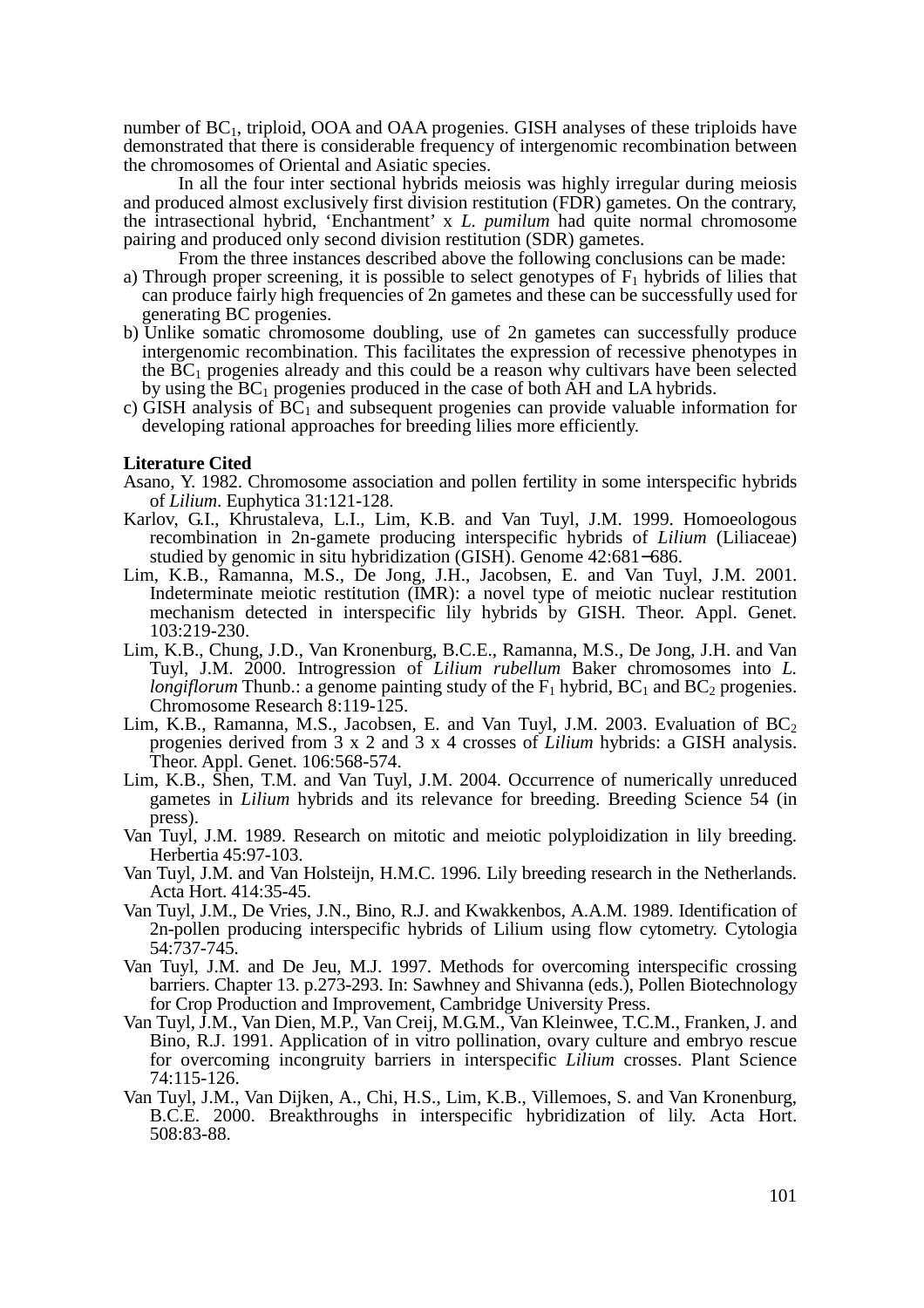Van Tuyl, J.M., Maas, I.W.G.M and Lim, K.B. 2002. Introgression in interspecific hybrids of lily. Acta Hort. 570:213-218.

# **Tables**

| Genome type | Access no. | Cross combination                                          |
|-------------|------------|------------------------------------------------------------|
| AA          | Revival    | Asiatic hybrid                                             |
| APum        | 79418-2    | Asiatic hybr. 'Enchantment' x L. pumilum                   |
| APum        | 79418-7    | Asiatic hybr. 'Enchantment' x L. pumilum                   |
| AurHen      | 82111      | Lilium auratum x L. henryi                                 |
| LA          | 88542-52   | L. longiflorum 'Gelria' x Asiatic hybr. 'Whilito'          |
| LA          | 88542-80   | L. longiflorum 'Gelria' x Asiatic hybr. 'Whilito'          |
| LHen        | 89356-1    | L. longiflorum 'Gelria' x L. henryi                        |
| LHen        | 89356-6    | L. longiflorum 'Gelria' x L. henryi                        |
| <b>OA</b>   | 951502-1   | Oriental hybr. 'Pesaro' x Asiatic hybr. 'Connecticut King' |
| <b>OA</b>   | 952400-1   | Oriental hybr. 'Merostar' x Asiatic hybr. 'Gran Sasso'     |

Table 1. Plant material selected for meiotic and for GISH research.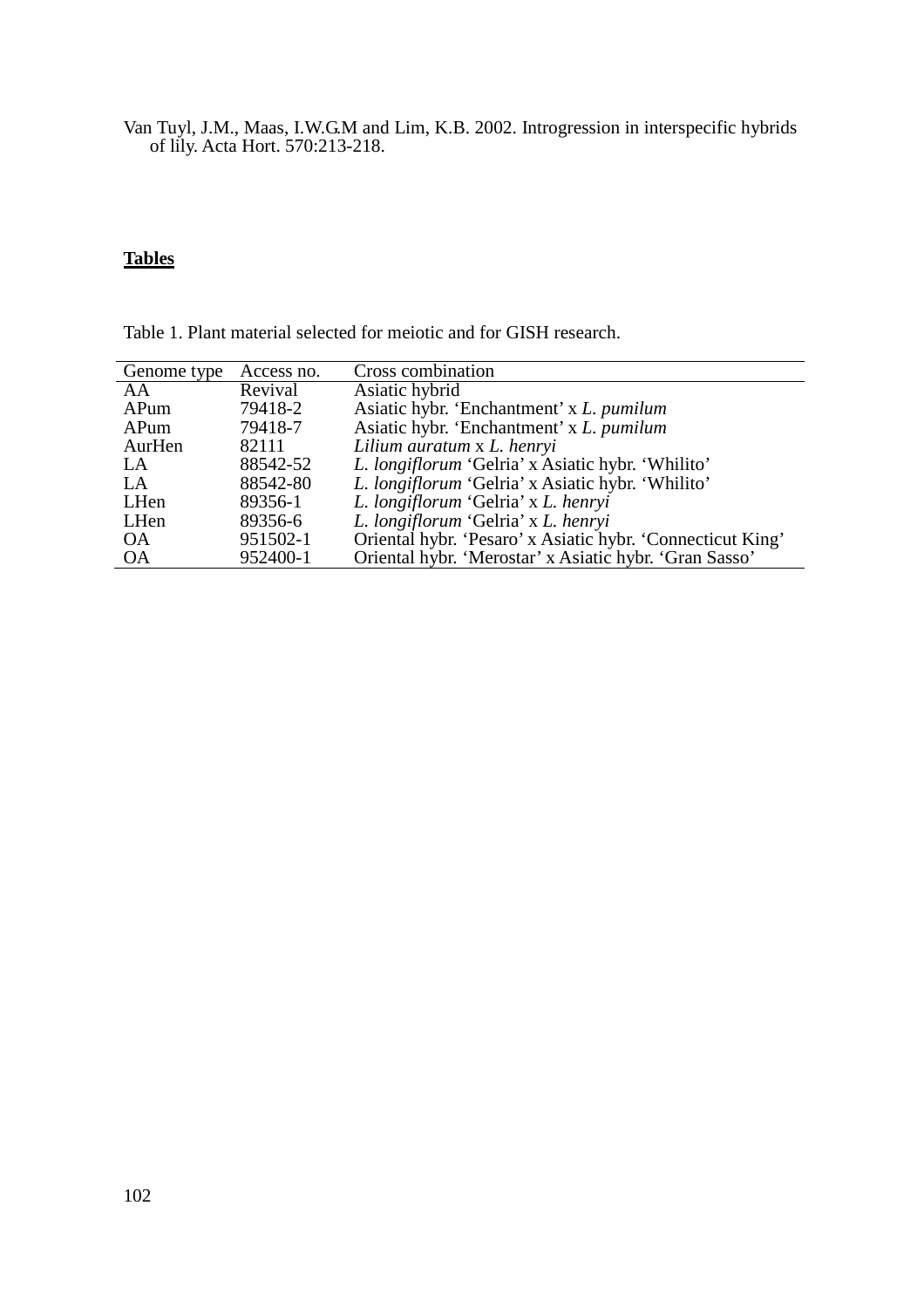| Pairing configuration |           | Cells    | 2I             | $1$ II       | $10\mathrm{II}$ | 9П                       | 8 <sub>II</sub> | 7П  | 6H  | 5H  | $4$ II | 3 <sub>II</sub> | 2П  |     | 0II                      | Mean              |
|-----------------------|-----------|----------|----------------|--------------|-----------------|--------------------------|-----------------|-----|-----|-----|--------|-----------------|-----|-----|--------------------------|-------------------|
|                       |           | observed | 0 <sup>I</sup> | 2Ι           | 4I              | 61                       | 81              | 101 | 121 | 141 | 16I    | 181             | 20I | 221 | 24I                      | trequency         |
| Revival'              | ΑA        | 125      | 115            |              |                 | $\overline{\phantom{0}}$ |                 |     |     |     |        |                 |     |     | $\overline{\phantom{0}}$ | $.8II + 0.2I$     |
| 79418-2               | APum      | 99       | 95             |              |                 | $\overline{\phantom{0}}$ |                 |     |     |     |        |                 |     |     | $\overline{\phantom{0}}$ | $11.9II + 0.1I$   |
| 79418-7               | APum      | 118      | 108            | <sub>b</sub> | 4               |                          |                 |     |     |     |        |                 |     |     | $\overline{\phantom{0}}$ | $11.8H + 0.2I$    |
| 88542-80              | LA        | 32       |                |              |                 |                          |                 |     |     |     | 12     | 8               |     | 4   |                          | $3.7II + 16.6I$   |
| 88542-52              | LA        | 87       |                |              |                 |                          |                 |     |     |     | 13     | 20              | 13  | 28  | 10                       | $2.1II+19.8I$     |
| 82111                 | AurHen    | 117      |                |              |                 |                          |                 |     |     |     |        | 19              | 34  | 39  | 23                       | $1.5II + 21.0I$   |
| 89356-6               | Lhen      | 148      |                |              |                 |                          |                 |     |     |     |        | 35              | 26  | 31  | 20                       | $2.6II + 18.8I$   |
| 89356-1               | Lhen      | 191      |                |              |                 |                          |                 |     |     |     |        | 29              | 64  | 61  | 30                       | $1.6II + 20.8I$   |
| 951502-1              | <b>OA</b> | 296      |                |              |                 |                          |                 |     |     |     | 13     | 26              | 63  | 91  | 99                       | $1.25II + 21.49I$ |
| 952400-1              | <b>OA</b> | 50       |                |              |                 |                          |                 |     |     |     |        |                 |     |     | 19                       | $.06II + 21.88I$  |

Table 2. Frequency of chromosome association at metaphase I in ten hybrids of *Lilium*.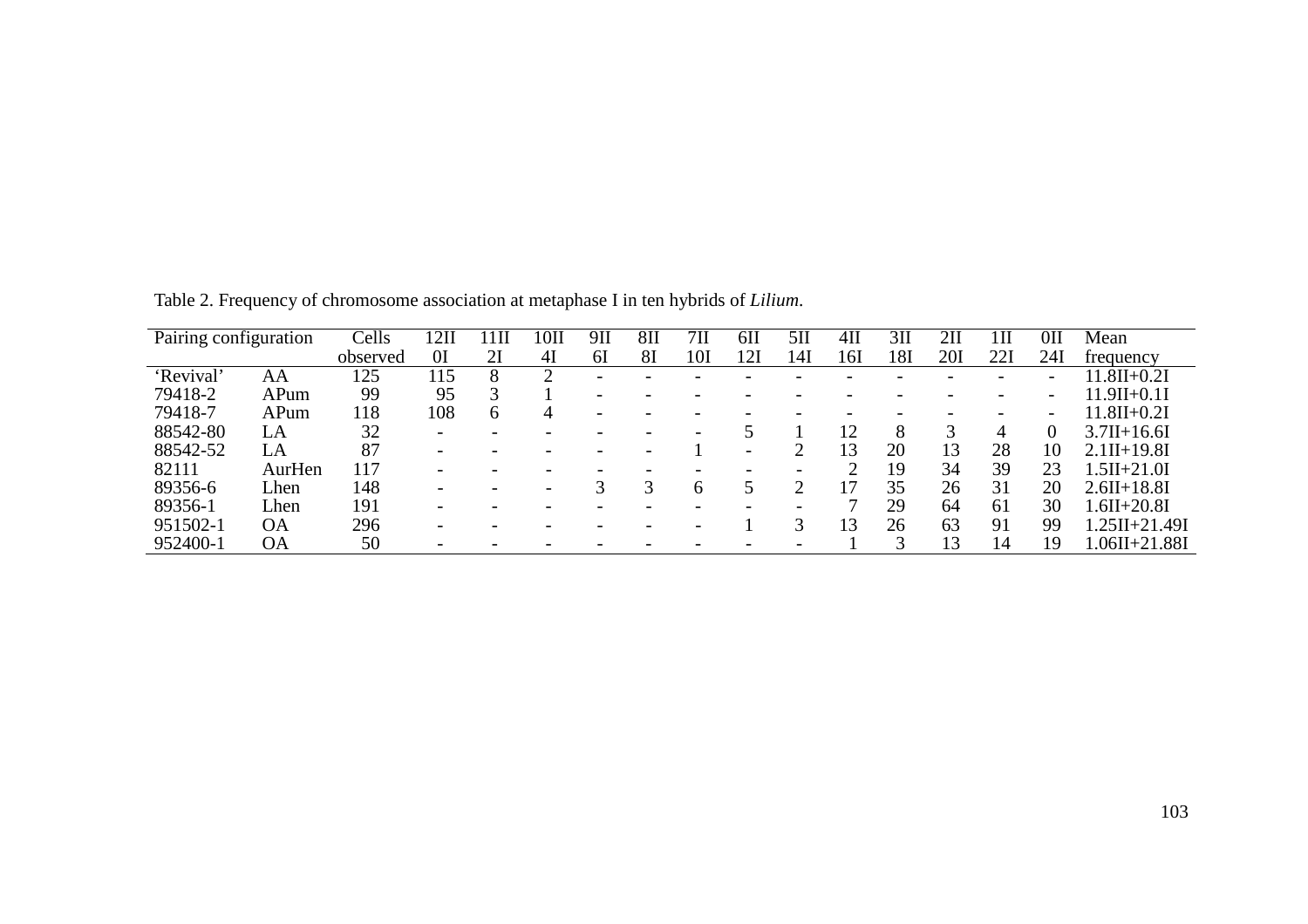| Cross no | Female            | Male          | Ploidy level | Chromosome no |        | Originated from            |
|----------|-------------------|---------------|--------------|---------------|--------|----------------------------|
|          |                   |               |              |               | Female | $\text{Male}^{\mathsf{z}}$ |
| 82111    | L. auratum (Au)   | L. henryi (H) | 2x           | 24            | 12Au   | 12H                        |
| 82396-1  | Journey's End     | 82111         | 3x           | 36            | 120    | $12(1Au/H)+12(2H/Au)$      |
| 82396-2  | J E               | 82111         | 3x           | 36            | 120    | $12(1Au/H)+12(1H/Au)$      |
| 82396-3  | JE                | 82111         | 3x           | 36            | 120    | $12(1Au/H)+12(1H/Au)$      |
| 82396-4  | JE                | 82111         | 3x           | 36            | 120    | $12(1Au/H)+12H$            |
| 82396-5  | JE                | 82111         | 3x           | 36            | 120    | $12(1Au/H)+12(1H/Au)$      |
| 82342-3  | <b>Star Gazer</b> | 82111         | 3x           | 36            | 120    | $12Au+12H$                 |
| 82342-6  | SG                | 82111         | 3x           | 36            | 120    | $12Au+12(2H/Au)$           |
| 83275-1  | SG                | 82111         | 3x           | 36            | 120    | $12Au+12H$                 |
| 83275-3  | SG                | 82111         | 3x           | 36            | 120    | $12Au+12(1H/Au)$           |
| 83275-5  | SG                | 82111         | 3x           | 36            | 120    | $12(2Au/H)+12(3H/Au)$      |
| 83275-7  | SG                | 82111         | 3x           | 36            | 120    | $12(2Au/H)+12(1H/Au)$      |
| 83275-8  | SG                | 82111         | 3x           | 36            | 120    | $12(2Au/H)+12(1H/Au)$      |
| 83275-12 | SG                | 82111         | 3x           | 36            | 120    | $12(1Au/H)+12(2H/Au)$      |
| 83275-15 | SG                | 82111         | 3x           | 36            | 120    | $12(2Au/H)+12(1H/Au)$      |
| 85863-1  | Dominique         | 82111         | 3x           | 36            | 120    | $12(1Au/H)+12(1H/Au)$      |
| 85863-2  | Dominique         | 82111         | 3x           | 36            | 120    | $12Au+12(1H/Au)$           |
| 85864-1  | Darling           | 82111         | 3x           | 36            | 12O    | $12(2Au/H)+12(2H/Au)$      |
| 85864-2  | Darling           | 82111         | 3x           | 36            | 120    | $12Au+12H$                 |
| 85864-5  | Darling           | 82111         | 3x           | 36            | 120    | $12(1Au/H)+12(1H/Au)$      |
| 85864-6  | Darling           | 82111         | 3x           | 36            | 120    | $12Au+12H$                 |

Table 3. Chromosome composition of progeny derived from Oriental × (Auratum-henryi) hybrids.

z Numbers in parenthesis indicate the breakpoint of *L. auratum* (Au) chromosome with *L. henryi* (H) chromosome segment(s) and *L. henryi* chromosomes with *L. auratum* chromosome segment(s).